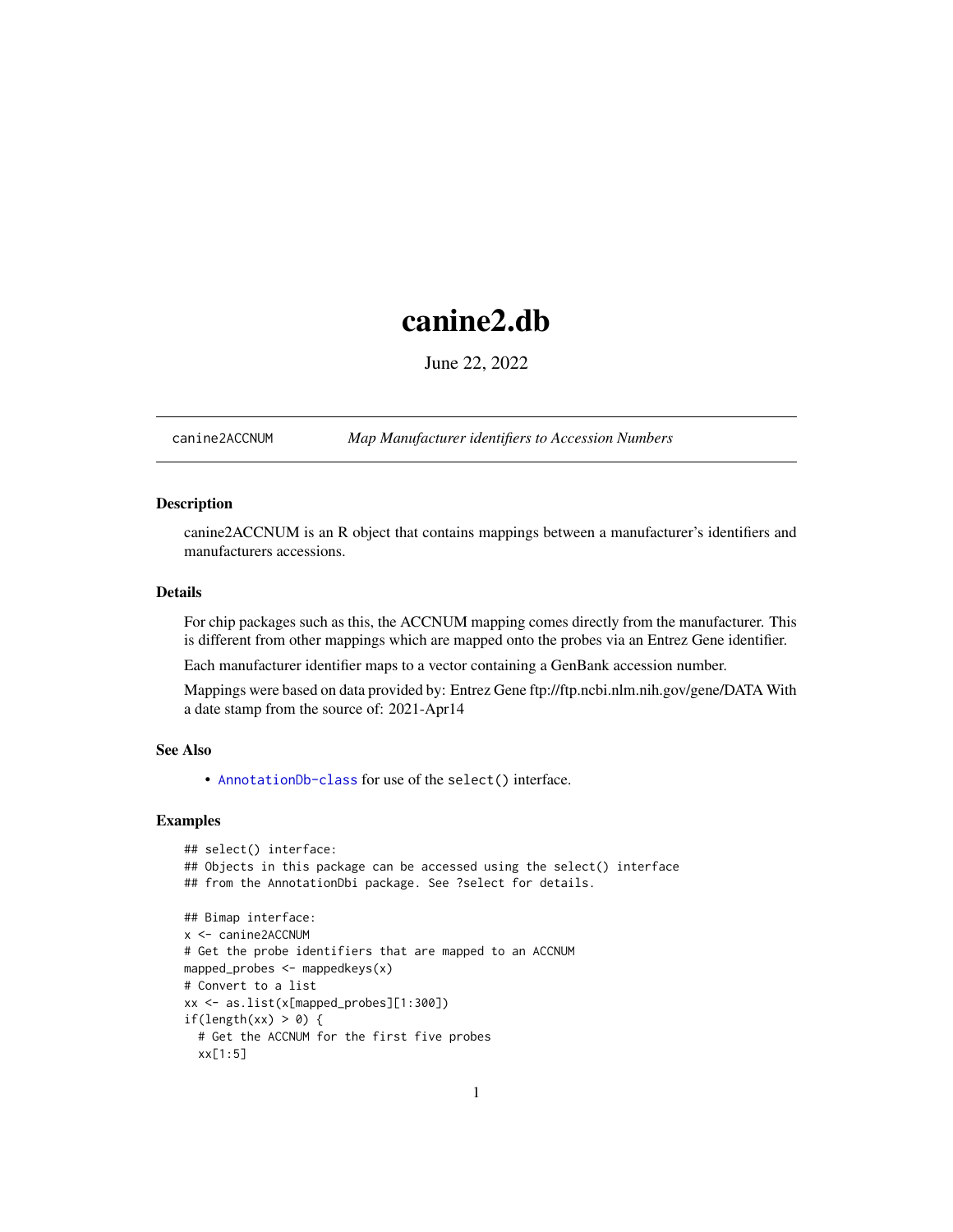```
# Get the first one
 xx[[1]]
}
```
canine2ALIAS2PROBE *Map between Common Gene Symbol Identifiers and Manufacturer Identifiers*

#### Description

canine2ALIAS is an R object that provides mappings between common gene symbol identifiers and manufacturer identifiers.

#### Details

Each gene symbol is mapped to a named vector of manufacturer identifiers. The name represents the gene symbol and the vector contains all manufacturer identifiers that are found for that symbol. An NA is reported for any gene symbol that cannot be mapped to any manufacturer identifiers.

This mapping includes ALL gene symbols including those which are already listed in the SYMBOL map. The SYMBOL map is meant to only list official gene symbols, while the ALIAS maps are meant to store all used symbols.

Mappings were based on data provided by: Entrez Gene ftp://ftp.ncbi.nlm.nih.gov/gene/DATA With a date stamp from the source of: 2021-Apr14

# See Also

• [AnnotationDb-class](#page-0-0) for use of the select() interface.

```
## select() interface:
## Objects in this package can be accessed using the select() interface
## from the AnnotationDbi package. See ?select for details.
## Bimap interface:
# Convert the object to a list
xx <- as.list(canine2ALIAS2PROBE)
if(length(xx) > 0){
    # Get the probe identifiers for the first two aliases
   xx[1:2]
   # Get the first one
   xx[[1]]
}
```
<span id="page-1-0"></span>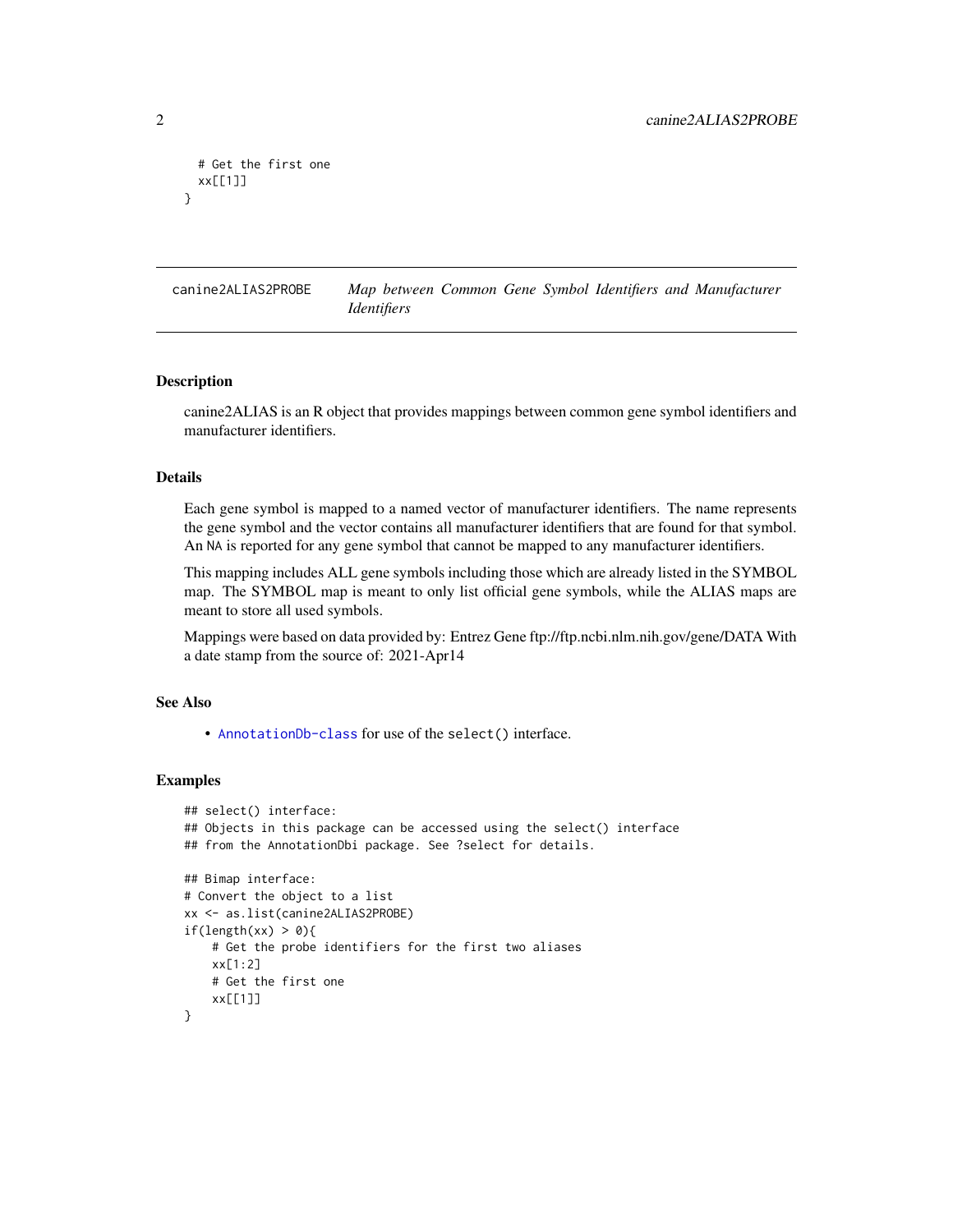#### <span id="page-2-0"></span>Description

Welcome to the canine2.db annotation Package. The purpose of this package is to provide detailed information about the canine2 platform. This package is updated biannually.

Objects in this package are accessed using the select() interface. See ?select in the AnnotationDbi package for details.

#### See Also

• [AnnotationDb-class](#page-0-0) for use of keys(), columns() and select().

#### Examples

```
## select() interface:
## Objects in this package can be accessed using the select() interface
## from the AnnotationDbi package. See ?select for details.
columns(canine2.db)
## Bimap interface:
## The 'old style' of interacting with these objects is manipulation as
## bimaps. While this approach is still available we strongly encourage the
## use of select().
ls("package:canine2.db")
```
canine2CHR *Map Manufacturer IDs to Chromosomes*

#### **Description**

canine2CHR is an R object that provides mappings between a manufacturer identifier and the chromosome that contains the gene of interest.

#### Details

Each manufacturer identifier maps to a vector of chromosomes. Due to inconsistencies that may exist at the time the object was built, the vector may contain more than one chromosome (e.g., the identifier may map to more than one chromosome). If the chromosomal location is unknown, the vector will contain an NA.

Mappings were based on data provided by: Entrez Gene ftp://ftp.ncbi.nlm.nih.gov/gene/DATA With a date stamp from the source of: 2021-Apr14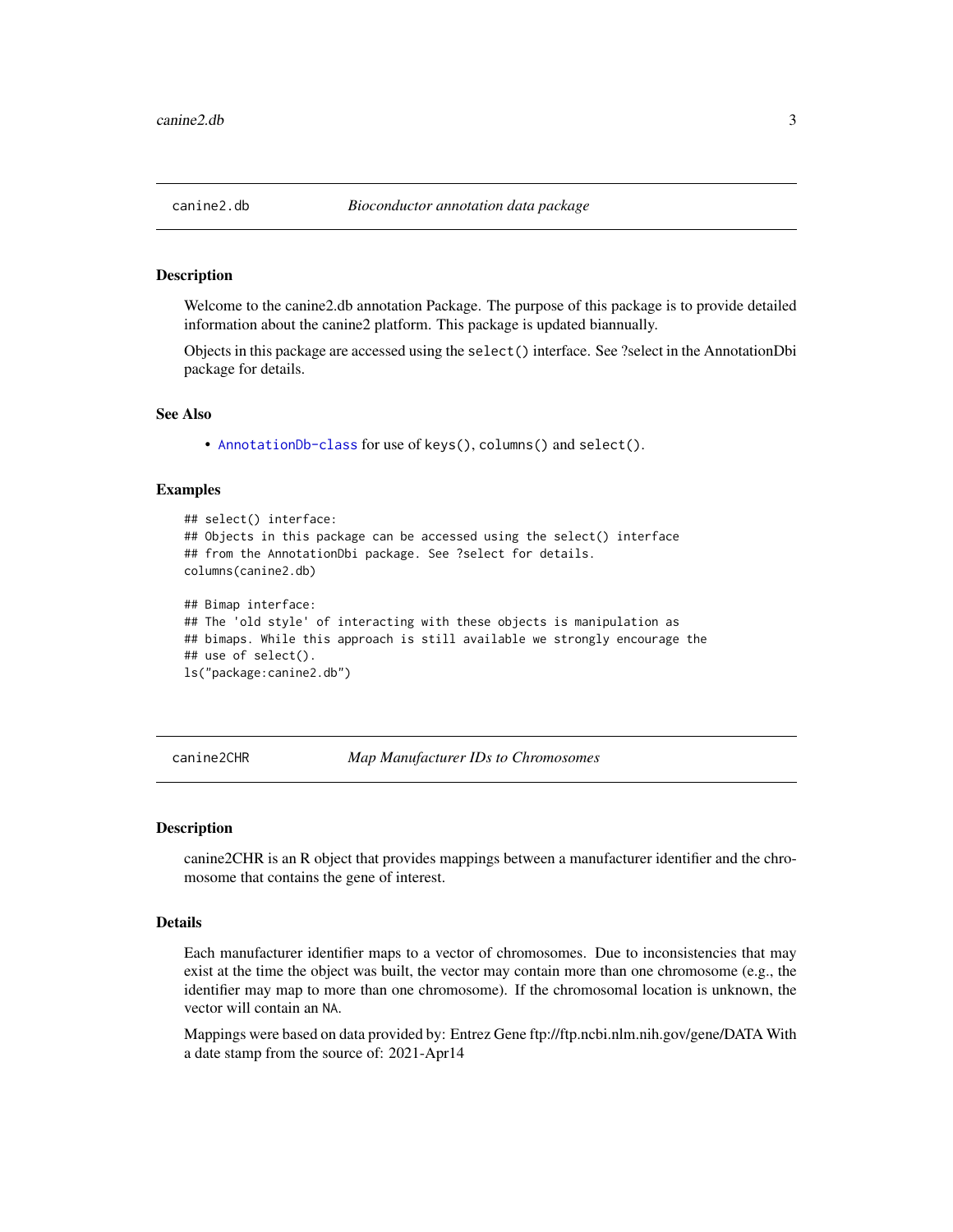# See Also

• [AnnotationDb-class](#page-0-0) for use of the select() interface.

#### Examples

```
## select() interface:
## Objects in this package can be accessed using the select() interface
## from the AnnotationDbi package. See ?select for details.
## Bimap interface:
x <- canine2CHR
# Get the probe identifiers that are mapped to a chromosome
mapped_probes <- mappedkeys(x)
# Convert to a list
xx <- as.list(x[mapped_probes][1:300])
if(length(xx) > 0) {
  # Get the CHR for the first five probes
  xx[1:5]
  # Get the first one
  xx[[1]]
}
```
canine2CHRLENGTHS *A named vector for the length of each of the chromosomes*

#### Description

canine2CHRLENGTHS provides the length measured in base pairs for each of the chromosomes.

#### Details

This is a named vector with chromosome numbers as the names and the corresponding lengths for chromosomes as the values.

Total lengths of chromosomes were derived by calculating the number of base pairs on the sequence string for each chromosome.

### See Also

• [AnnotationDb-class](#page-0-0) for use of the select() interface.

```
## select() interface:
## Objects in this package can be accessed using the select() interface
## from the AnnotationDbi package. See ?select for details.
## Bimap interface:
tt <- canine2CHRLENGTHS
# Length of chromosome 1
tt["1"]
```
<span id="page-3-0"></span>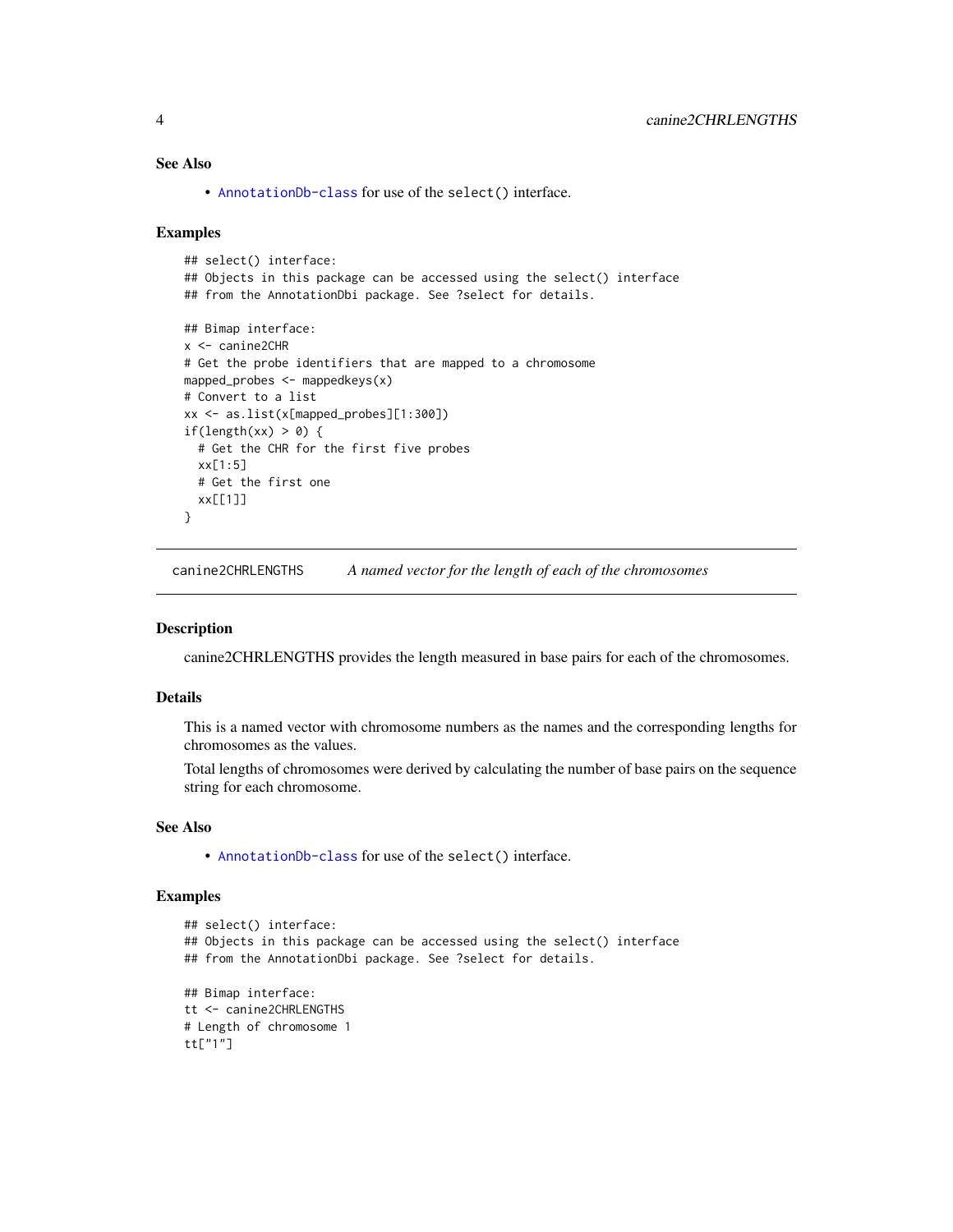#### <span id="page-4-0"></span>**Description**

canine2CHRLOC is an R object that maps manufacturer identifiers to the starting position of the gene. The position of a gene is measured as the number of base pairs.

The CHRLOCEND mapping is the same as the CHRLOC mapping except that it specifies the ending base of a gene instead of the start.

# Details

Each manufacturer identifier maps to a named vector of chromosomal locations, where the name indicates the chromosome. Due to inconsistencies that may exist at the time the object was built, these vectors may contain more than one chromosome and/or location. If the chromosomal location is unknown, the vector will contain an NA.

Chromosomal locations on both the sense and antisense strands are measured as the number of base pairs from the p (5' end of the sense strand) to q (3' end of the sense strand) arms. Chromosomal locations on the antisense strand have a leading "-" sign (e. g. -1234567).

Since some genes have multiple start sites, this field can map to multiple locations.

Mappings were based on data provided by: UCSC Genome Bioinformatics (Canis familiaris)

With a date stamp from the source of: 2021-Nov23

#### See Also

• [AnnotationDb-class](#page-0-0) for use of the select() interface.

```
## select() interface:
## Objects in this package can be accessed using the select() interface
## from the AnnotationDbi package. See ?select for details.
## Bimap interface:
x <- canine2CHRLOC
# Get the probe identifiers that are mapped to chromosome locations
mapped_probes <- mappedkeys(x)
# Convert to a list
xx <- as.list(x[mapped_probes][1:300])
if(length(xx) > 0) {
 # Get the CHRLOC for the first five probes
 xx[1:5]
 # Get the first one
 xx[[1]]
}
```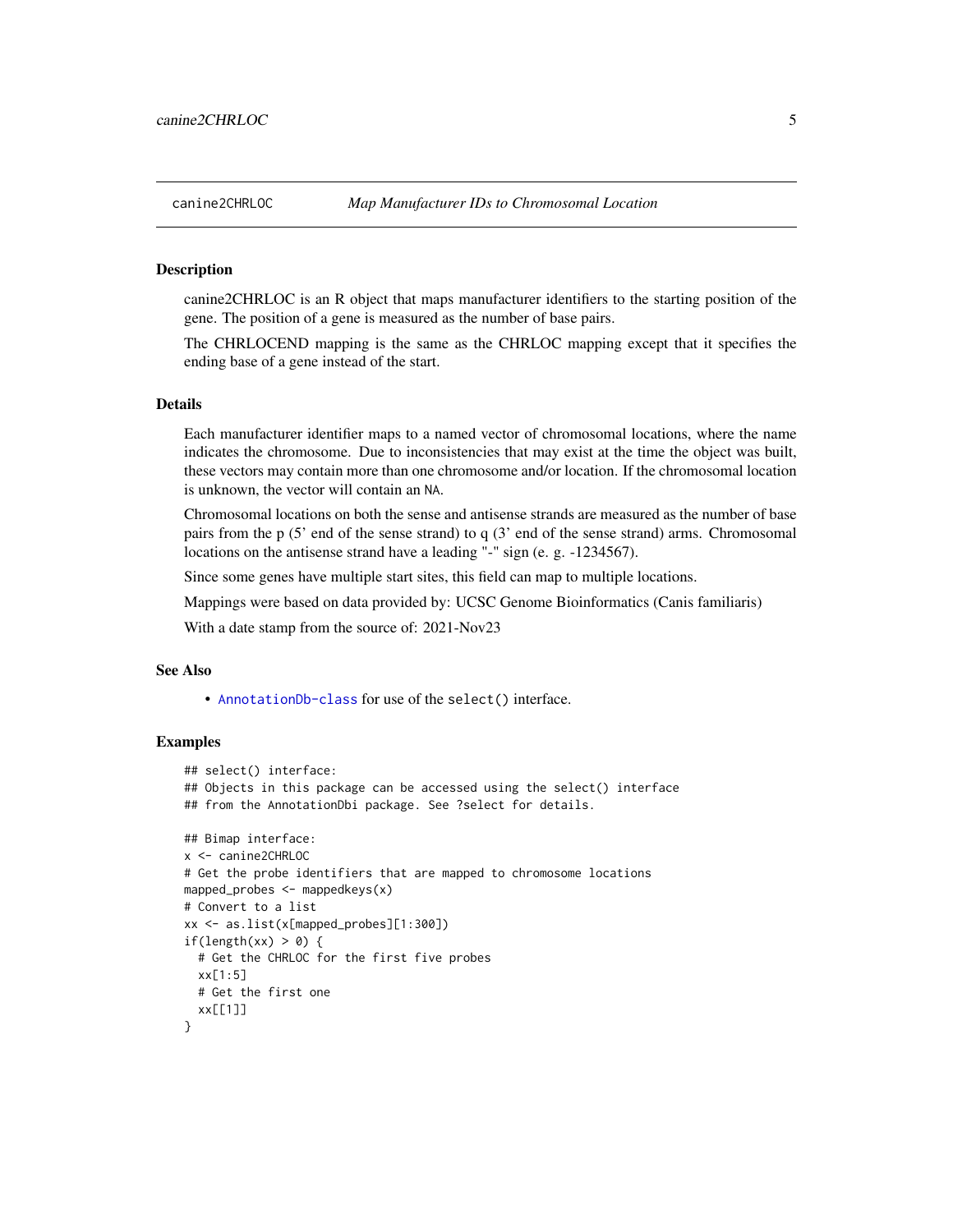#### Description

canine2ENSEMBL is an R object that contains mappings between manufacturer identifiers and Ensembl gene accession numbers.

#### Details

This object is a simple mapping of manufacturer identifiers to Ensembl gene Accession Numbers.

Mappings were based on data provided by BOTH of these sources: [http://www.ensembl.org/](http://www.ensembl.org/biomart/martview/) [biomart/martview/](http://www.ensembl.org/biomart/martview/) <ftp://ftp.ncbi.nlm.nih.gov/gene/DATA>

For most species, this mapping is a combination of manufacturer to ensembl IDs from BOTH NCBI and ensembl. Users who wish to only use mappings from NCBI are encouraged to see the ncbi2ensembl table in the appropriate organism package. Users who wish to only use mappings from ensembl are encouraged to see the ensembl2ncbi table which is also found in the appropriate organism packages. These mappings are based upon the ensembl table which is contains data from BOTH of these sources in an effort to maximize the chances that you will find a match.

For worms and flies however, this mapping is based only on sources from ensembl, as these organisms do not have ensembl to entrez gene mapping data at NCBI.

#### See Also

• [AnnotationDb-class](#page-0-0) for use of the select() interface.

```
## select() interface:
## Objects in this package can be accessed using the select() interface
## from the AnnotationDbi package. See ?select for details.
## Bimap interface:
x <- canine2ENSEMBL
# Get the entrez gene IDs that are mapped to an Ensembl ID
mapped_genes \leq mappedkeys(x)
# Convert to a list
xx <- as.list(x[mapped_genes][1:300])
if(length(xx) > 0) {
 # Get the Ensembl gene IDs for the first five genes
 xx[1:5]
 # Get the first one
 xx[[1]]
}
#For the reverse map ENSEMBL2PROBE:
x <- canine2ENSEMBL2PROBE
mapped_genes <- mappedkeys(x)
# Convert to a list
```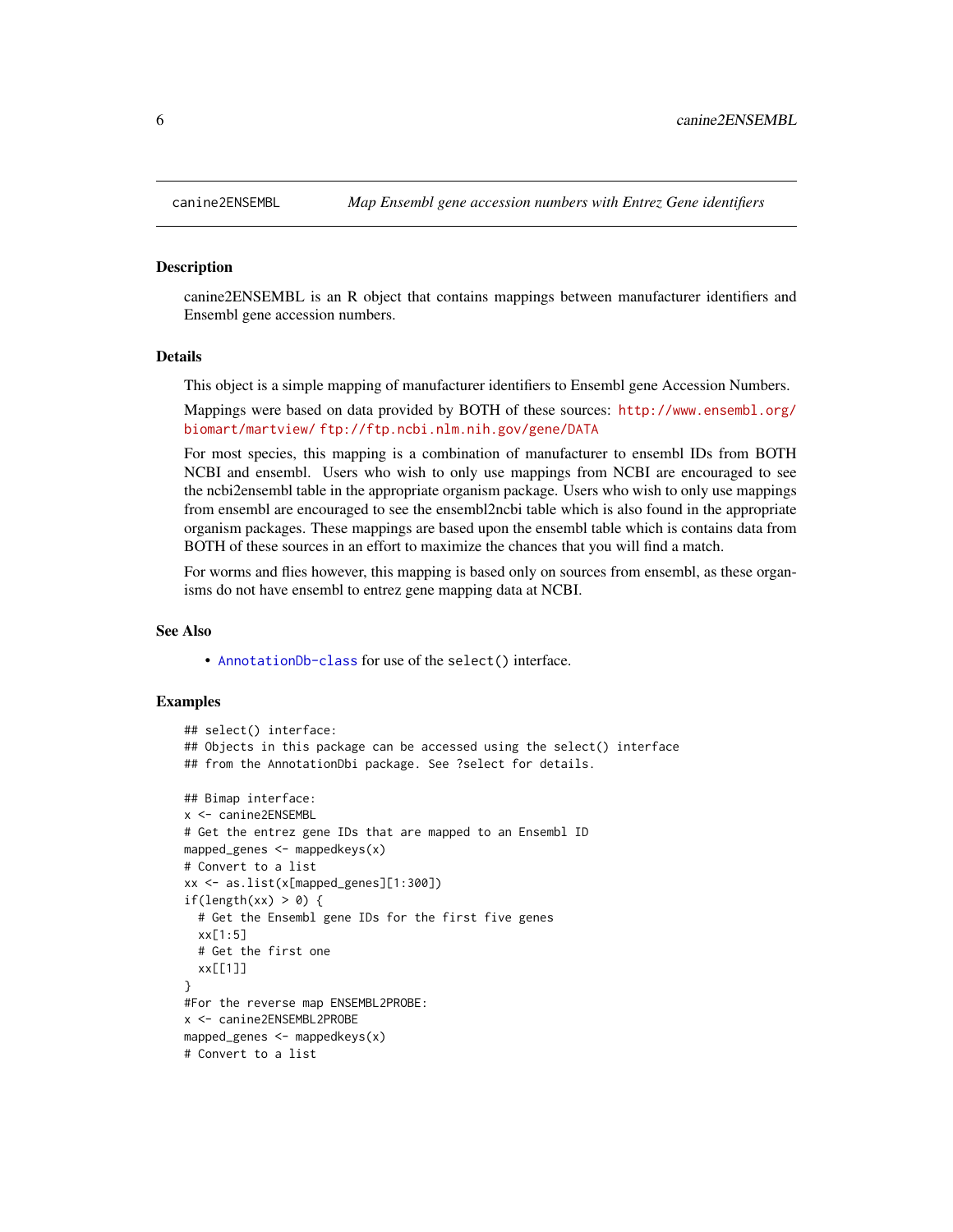#### <span id="page-6-0"></span>canine2ENTREZID 7

```
xx <- as.list(x[mapped_genes][1:300])
if(length(xx) > 0){
   # Gets the entrez gene IDs for the first five Ensembl IDs
  xx[1:5]
  # Get the first one
  xx[[1]]
}
```
canine2ENTREZID *Map between Manufacturer Identifiers and Entrez Gene*

#### Description

canine2ENTREZID is an R object that provides mappings between manufacturer identifiers and Entrez Gene identifiers.

# Details

Each manufacturer identifier is mapped to a vector of Entrez Gene identifiers. An NA is assigned to those manufacturer identifiers that can not be mapped to an Entrez Gene identifier at this time.

If a given manufacturer identifier can be mapped to different Entrez Gene identifiers from various sources, we attempt to select the common identifiers. If a concensus cannot be determined, we select the smallest identifier.

Mappings were based on data provided by: Entrez Gene ftp://ftp.ncbi.nlm.nih.gov/gene/DATA With a date stamp from the source of: 2021-Apr14

# References

<https://www.ncbi.nlm.nih.gov/entrez/query.fcgi?db=gene>

# See Also

• [AnnotationDb-class](#page-0-0) for use of the select() interface.

```
## select() interface:
## Objects in this package can be accessed using the select() interface
## from the AnnotationDbi package. See ?select for details.
## Bimap interface:
x <- canine2ENTREZID
# Get the probe identifiers that are mapped to an ENTREZ Gene ID
mapped_probes <- mappedkeys(x)
# Convert to a list
xx <- as.list(x[mapped_probes][1:300])
if(length(xx) > 0) {
 # Get the ENTREZID for the first five probes
```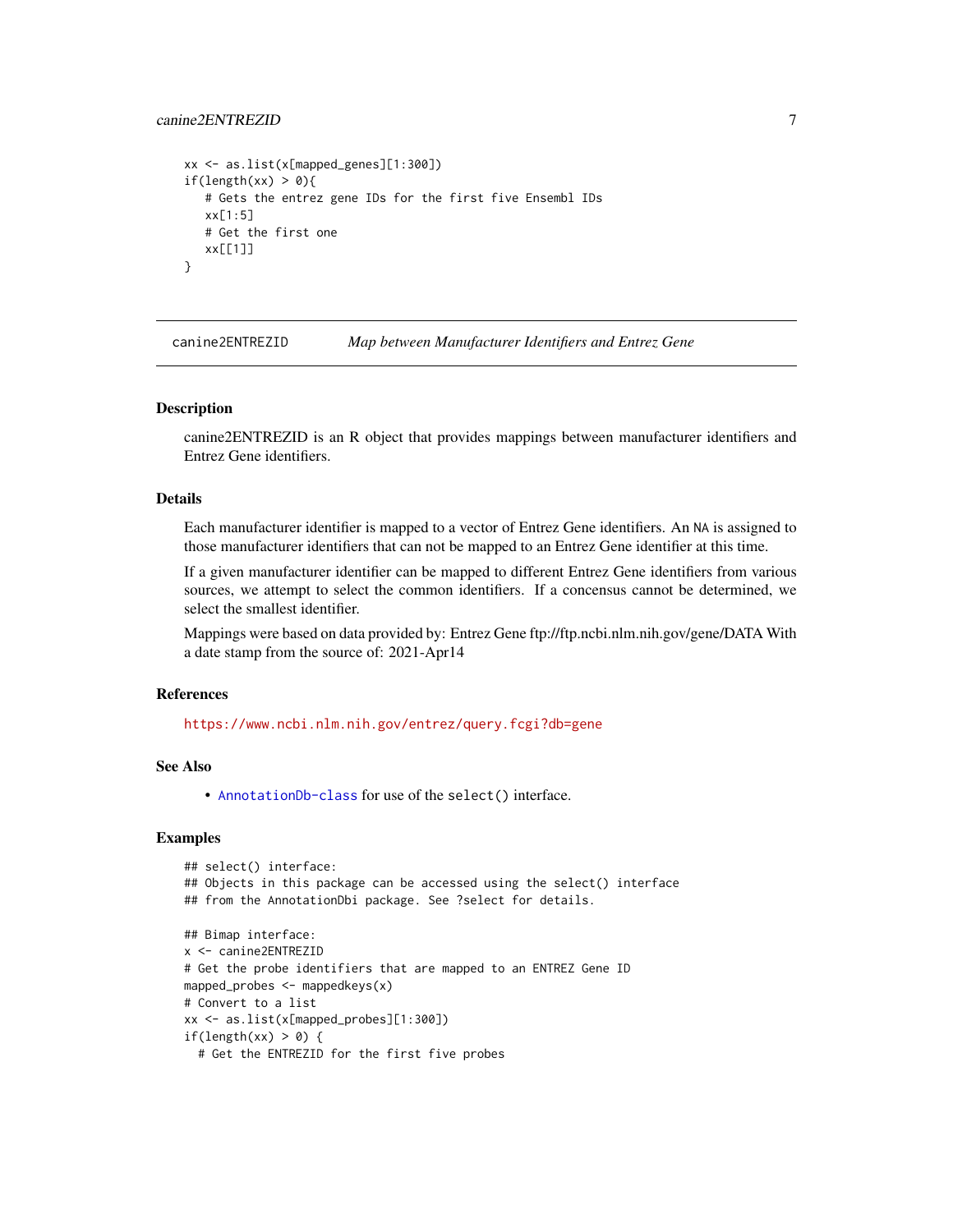```
xx[1:5]
 # Get the first one
 xx[[1]]
}
```
canine2ENZYME *Maps between Manufacturer IDs and Enzyme Commission (EC) Numbers*

#### Description

canine2ENZYME is an R object that provides mappings between manufacturer identifiers and EC numbers. canine2ENZYME2PROBE is an R object that maps Enzyme Commission (EC) numbers to manufacturer identifiers.

#### Details

When the canine2ENZYME maping viewed as a list, each manufacturer identifier maps to a named vector containing the EC number that corresponds to the enzyme produced by that gene. The names corresponds to the manufacturer identifiers. If this information is unknown, the vector will contain an NA.

For the canine2ENZYME2PROBE, each EC number maps to a named vector containing all of the manufacturer identifiers that correspond to the gene that produces that enzyme. The name of the vector corresponds to the EC number.

Enzyme Commission numbers are assigned by the Nomenclature Committee of the International Union of Biochemistry and Molecular Biology <http://www.chem.qmw.ac.uk/iubmb/enzyme/> to allow enzymes to be identified.

An Enzyme Commission number is of the format EC x.y.z.w, where x, y, z, and w are numeric numbers. In canine2ENZYME2PROBE, EC is dropped from the Enzyme Commission numbers.

Enzyme Commission numbers have corresponding names that describe the functions of enzymes in such a way that EC x is a more general description than EC x.y that in turn is a more general description than EC x.y.z. The top level EC numbers and names are listed below:

EC 1 oxidoreductases

EC 2 transferases

EC 3 hydrolases

EC 4 lyases

EC 5 isomerases

EC 6 ligases

The EC name for a given EC number can be viewed at [http://www.chem.qmul.ac.uk/iupac/](http://www.chem.qmul.ac.uk/iupac/jcbn/index.html#6) [jcbn/index.html#6](http://www.chem.qmul.ac.uk/iupac/jcbn/index.html#6)

Mappings between probe identifiers and enzyme identifiers were obtained using files provided by: KEGG GENOME ftp://ftp.genome.jp/pub/kegg/genomes With a date stamp from the source of: 2011-Mar15

<span id="page-7-0"></span>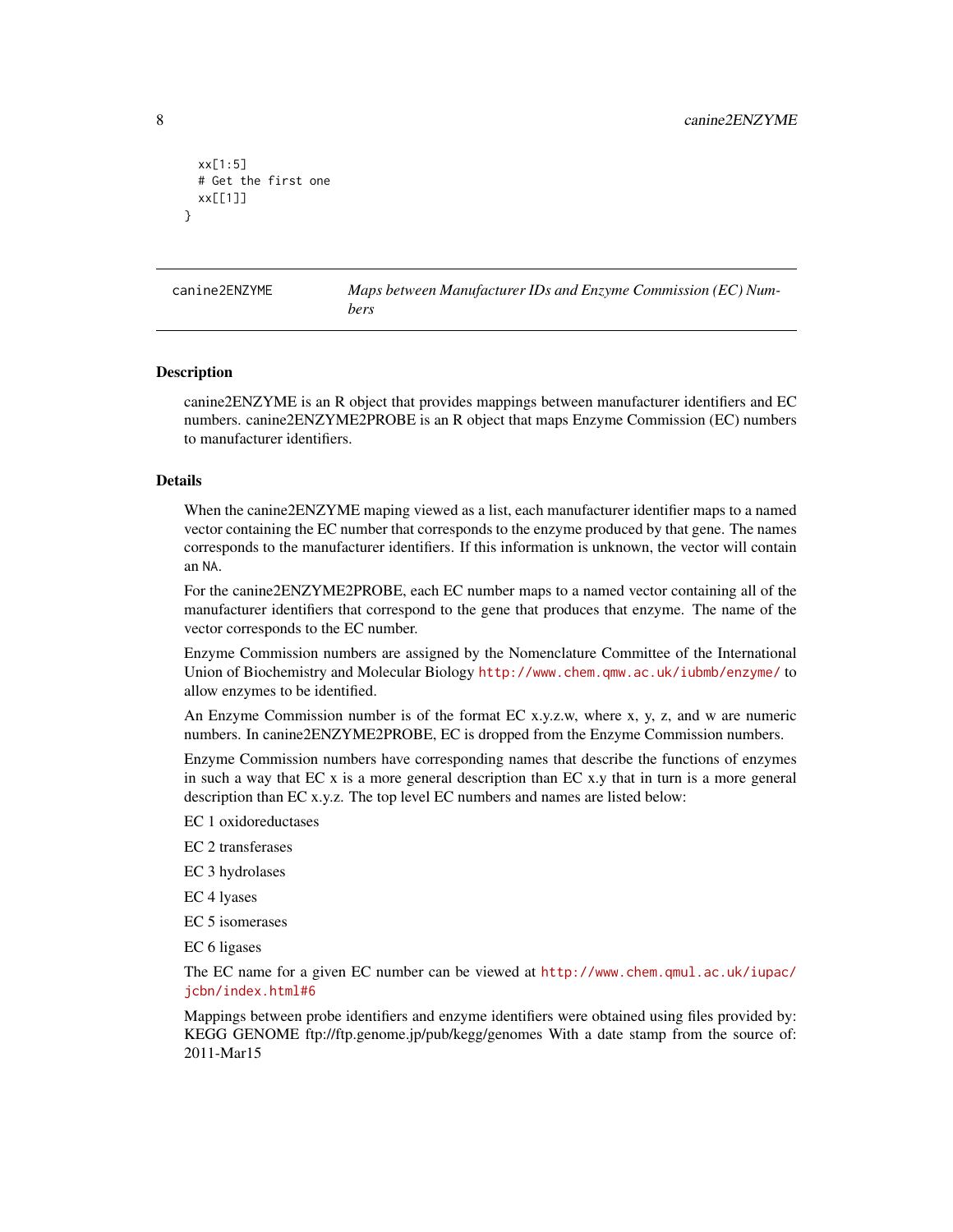#### <span id="page-8-0"></span>References

<ftp://ftp.genome.ad.jp/pub/kegg/pathways>

# See Also

• [AnnotationDb-class](#page-0-0) for use of the select() interface.

#### Examples

```
## select() interface:
## Objects in this package can be accessed using the select() interface
## from the AnnotationDbi package. See ?select for details.
## Bimap interface:
x <- canine2ENZYME
# Get the probe identifiers that are mapped to an EC number
mapped_probes <- mappedkeys(x)
# Convert to a list
xx <- as.list(x[mapped_probes][1:3])
if(length(xx) > 0) {
  # Get the ENZYME for the first five probes
  xx[1:5]
  # Get the first one
  xx[[1]]
}
# Now convert canine2ENZYME2PROBE to a list to see inside
x <- canine2ENZYME2PROBE
mapped_probes \leq mappedkeys(x)
## convert to a list
xx <- as.list(x[mapped_probes][1:3])
if(length(xx) > 0){
   # Get the probe identifiers for the first five enzyme
   #commission numbers
   xx[1:5]
   # Get the first one
  xx[[1]]
}
```
canine2GENENAME *Map between Manufacturer IDs and Genes*

# Description

canine2GENENAME is an R object that maps manufacturer identifiers to the corresponding gene name.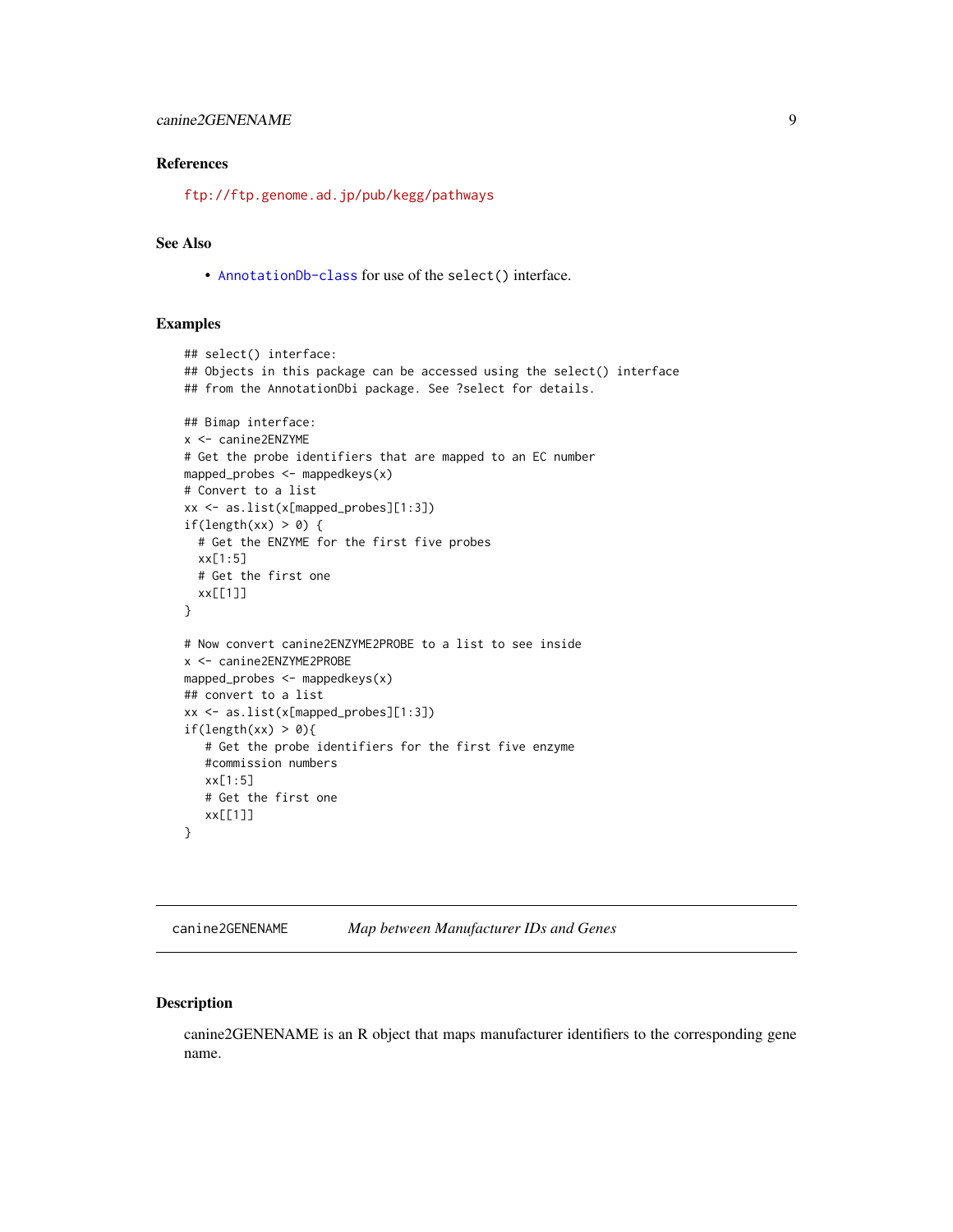## Details

Each manufacturer identifier maps to a named vector containing the gene name. The vector name corresponds to the manufacturer identifier. If the gene name is unknown, the vector will contain an NA.

Gene names currently include both the official (validated by a nomenclature committee) and preferred names (interim selected for display) for genes. Efforts are being made to differentiate the two by adding a name to the vector.

Mappings were based on data provided by: Entrez Gene ftp://ftp.ncbi.nlm.nih.gov/gene/DATA With a date stamp from the source of: 2021-Apr14

#### See Also

• [AnnotationDb-class](#page-0-0) for use of the select() interface.

#### Examples

```
## select() interface:
## Objects in this package can be accessed using the select() interface
## from the AnnotationDbi package. See ?select for details.
## Bimap interface:
x <- canine2GENENAME
# Get the probe identifiers that are mapped to a gene name
mapped_probes \leq mappedkeys(x)
# Convert to a list
xx <- as.list(x[mapped_probes][1:300])
if(length(xx) > 0) {
  # Get the GENENAME for the first five probes
  xx[1:5]
  # Get the first one
  xx[[1]]
}
```
canine2GO *Maps between manufacturer IDs and Gene Ontology (GO) IDs*

#### <span id="page-9-0"></span>**Description**

canine2GO is an R object that provides mappings between manufacturer identifiers and the GO identifiers that they are directly associated with. This mapping and its reverse mapping (canine2GO2PROBE) do NOT associate the child terms from the GO ontology with the gene. Only the directly evidenced terms are represented here.

canine2GO2ALLPROBES is an R object that provides mappings between a given GO identifier and all of the manufacturer identifiers annotated at that GO term OR TO ONE OF IT'S CHILD NODES in the GO ontology. Thus, this mapping is much larger and more inclusive than canine2GO2PROBE.

<span id="page-9-1"></span>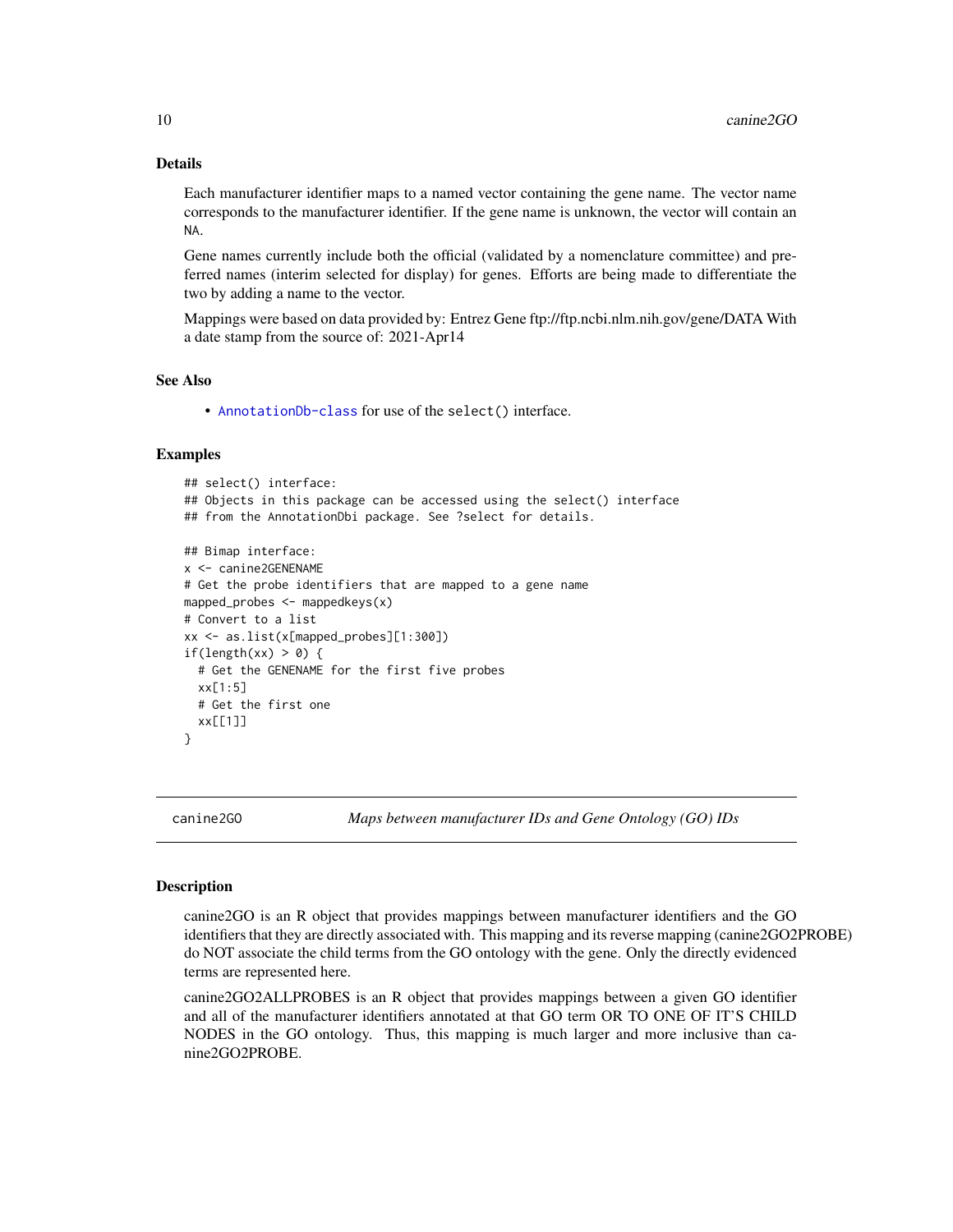#### $c$ anine $2GO$  11

### Details

If canine2GO is cast as a list, each manufacturer identifier is mapped to a list of lists. The names on the outer list are GO identifiers. Each inner list consists of three named elements: GOID, Ontology, and Evidence.

The GOID element matches the GO identifier named in the outer list and is included for convenience when processing the data using 'lapply'.

The Ontology element indicates which of the three Gene Ontology categories this identifier belongs to. The categories are biological process (BP), cellular component (CC), and molecular function (MF).

The Evidence element contains a code indicating what kind of evidence supports the association of the GO identifier to the manufacturer id. Some of the evidence codes in use include:

IMP: inferred from mutant phenotype

IGI: inferred from genetic interaction

IPI: inferred from physical interaction

ISS: inferred from sequence similarity

IDA: inferred from direct assay

IEP: inferred from expression pattern

IEA: inferred from electronic annotation

TAS: traceable author statement

NAS: non-traceable author statement

ND: no biological data available

IC: inferred by curator

A more complete listing of evidence codes can be found at:

<http://www.geneontology.org/GO.evidence.shtml>

If canine2GO2ALLPROBES or canine2GO2PROBE is cast as a list, each GO term maps to a named vector of manufacturer identifiers and evidence codes. A GO identifier may be mapped to the same manufacturer identifier more than once but the evidence code can be different. Mappings between Gene Ontology identifiers and Gene Ontology terms and other information are available in a separate data package named GO.

Whenever any of these mappings are cast as a data.frame, all the results will be output in an appropriate tabular form.

Mappings between manufacturer identifiers and GO information were obtained through their mappings to manufacturer identifiers. NAs are assigned to manufacturer identifiers that can not be mapped to any Gene Ontology information. Mappings between Gene Ontology identifiers an Gene Ontology terms and other information are available in a separate data package named GO.

All mappings were based on data provided by: Gene Ontology http://current.geneontology.org/ontology/gobasic.obo With a date stamp from the source of: 2021-02-01

#### **References**

<ftp://ftp.ncbi.nlm.nih.gov/gene/DATA/>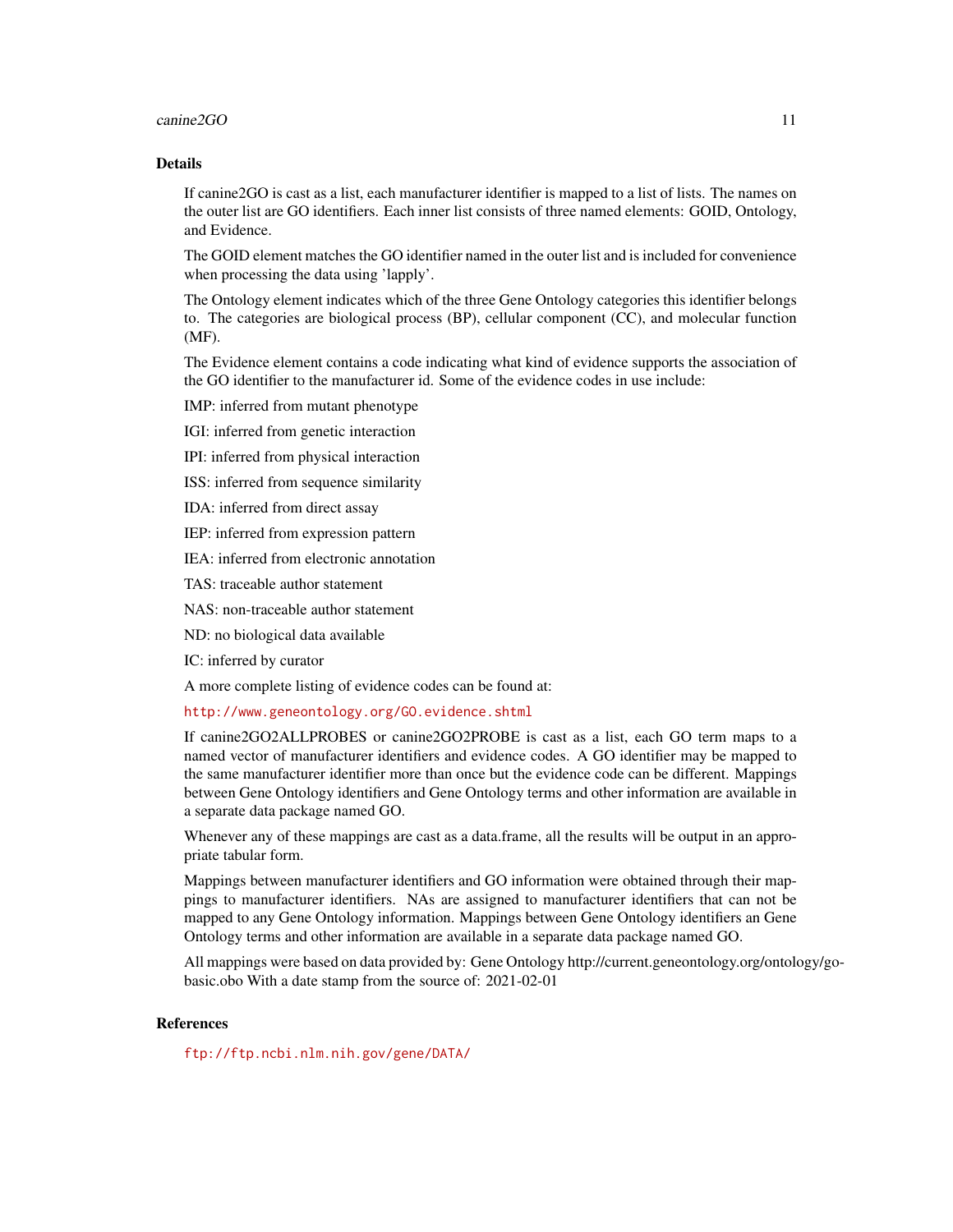# <span id="page-11-0"></span>See Also

- [canine2GO2ALLPROBES](#page-9-0)
- [AnnotationDb-class](#page-0-0) for use of the select() interface.

```
## select() interface:
## Objects in this package can be accessed using the select() interface
## from the AnnotationDbi package. See ?select for details.
## Bimap interface:
x <- canine2GO
# Get the manufacturer identifiers that are mapped to a GO ID
mapped_genes <- mappedkeys(x)
# Convert to a list
xx <- as.list(x[mapped_genes][1:300])
if(length(xx) > 0) {
    # Try the first one
   got \leq -xx[[1]]got[[1]][["GOID"]]
    got[[1]][["Ontology"]]
    got[[1]][["Evidence"]]
}
# For the reverse map:
x <- canine2GO2PROBE
mapped_genes <- mappedkeys(x)
# Convert to a list
xx <- as.list(x[mapped_genes][1:300])
if(length(xx) > 0){
    # Gets the manufacturer ids for the top 2nd and 3nd GO identifiers
    goids \leq -x \times [2:3]# Gets the manufacturer ids for the first element of goids
    goids[[1]]
    # Evidence code for the mappings
   names(goids[[1]])
}
x <- canine2GO2ALLPROBES
mapped_genes <- mappedkeys(x)
# Convert canine2GO2ALLPROBES to a list
xx <- as.list(x[mapped_genes][1:300])
if(length(xx) > 0){
# Gets the manufacturer identifiers for the top 2nd and 3nd GO identifiers
    goids \leq xx[2:3]# Gets all the manufacturer identifiers for the first element of goids
    goids[[1]]
    # Evidence code for the mappings
    names(goids[[1]])
}
```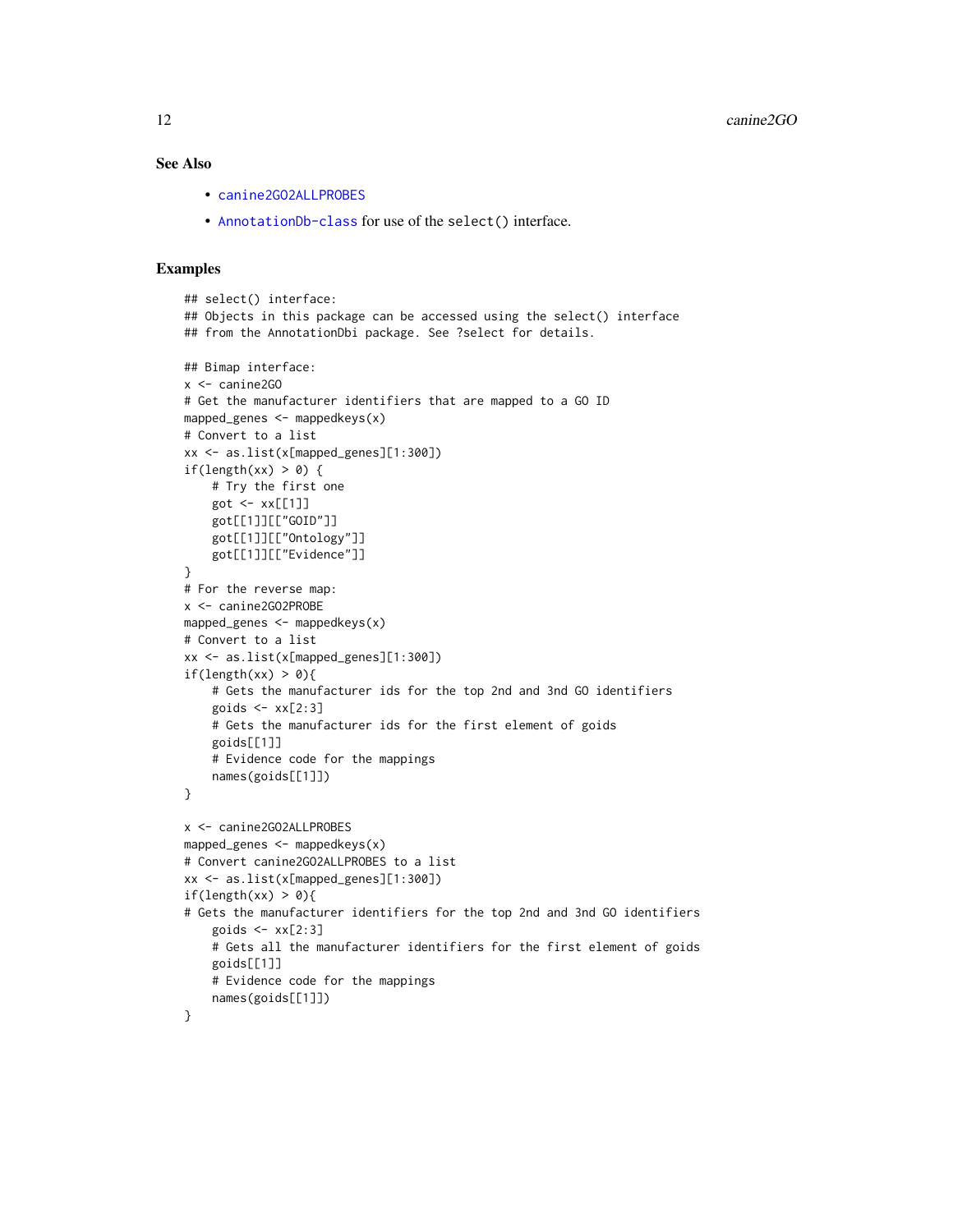<span id="page-12-0"></span>canine2MAPCOUNTS *Number of mapped keys for the maps in package canine2.db*

#### Description

DEPRECATED. Counts in the MAPCOUNT table are out of sync and should not be used.

canine2MAPCOUNTS provides the "map count" (i.e. the count of mapped keys) for each map in package canine2.db.

#### **Details**

DEPRECATED. Counts in the MAPCOUNT table are out of sync and should not be used.

This "map count" information is precalculated and stored in the package annotation DB. This allows some quality control and is used by the [checkMAPCOUNTS](#page-0-0) function defined in AnnotationDbi to compare and validate different methods (like count.mappedkeys $(x)$  or sum(!is.na(as.list(x)))) for getting the "map count" of a given map.

canine2ORGANISM *The Organism information for canine2*

#### Description

canine2ORGANISM is an R object that contains a single item: a character string that names the organism for which canine2 was built. canine2ORGPKG is an R object that contains a chararcter vector with the name of the organism package that a chip package depends on for its gene-centric annotation.

# Details

Although the package name is suggestive of the organism for which it was built, canine2ORGANISM provides a simple way to programmatically extract the organism name. canine2ORGPKG provides a simple way to programmatically extract the name of the parent organism package. The parent organism package is a strict dependency for chip packages as this is where the gene cetric information is ultimately extracted from. The full package name will always be this string plus the extension ".db". But most programatic acces will not require this extension, so its more convenient to leave it out.

#### See Also

• [AnnotationDb-class](#page-0-0) for use of the select() interface.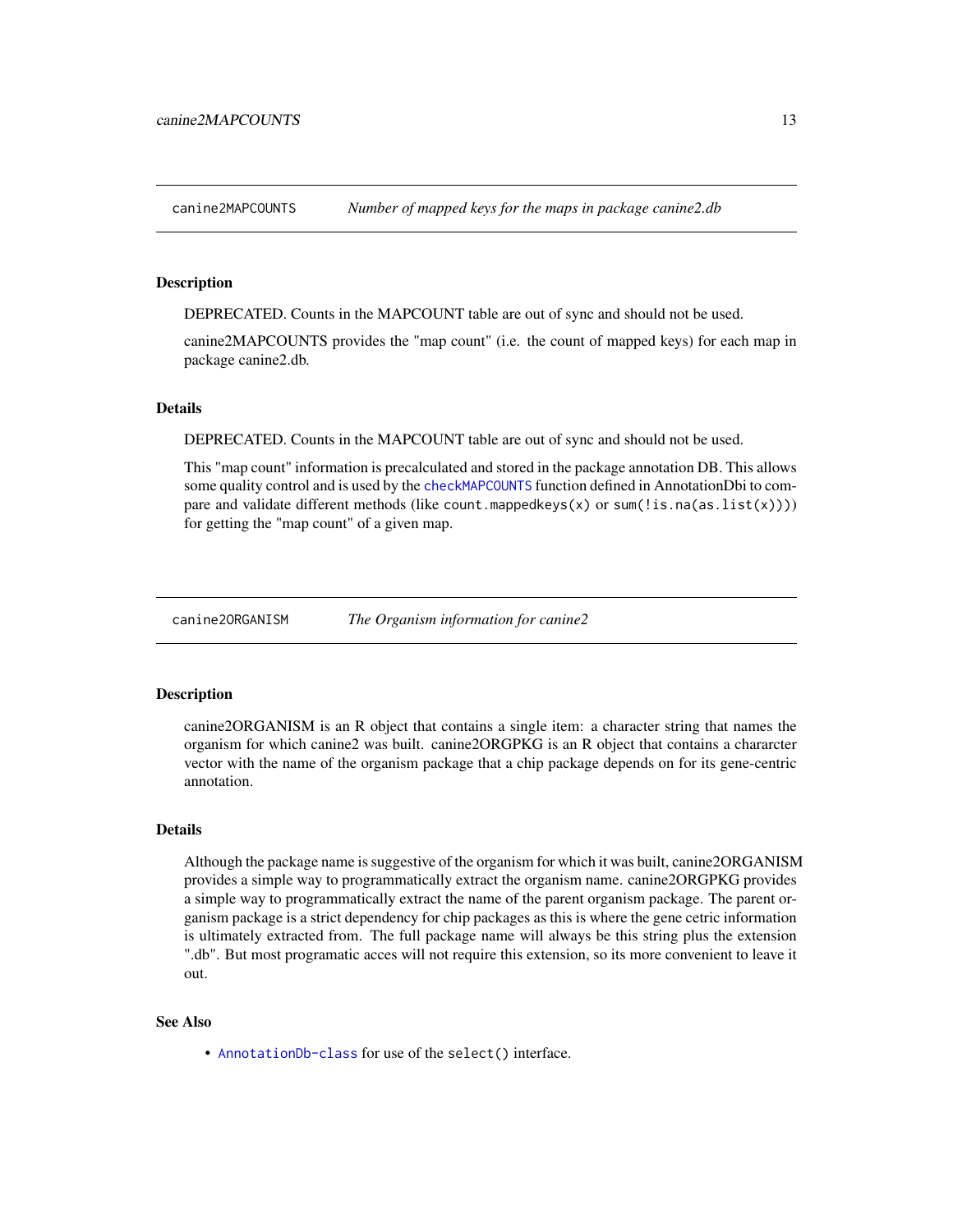#### Examples

```
## select() interface:
## Objects in this package can be accessed using the select() interface
## from the AnnotationDbi package. See ?select for details.
## Bimap interface:
canine2ORGANISM
canine2ORGPKG
```
canine2PATH *Mappings between probe identifiers and KEGG pathway identifiers*

#### Description

KEGG (Kyoto Encyclopedia of Genes and Genomes) maintains pathway data for various organisms.

canine2PATH maps probe identifiers to the identifiers used by KEGG for pathways in which the genes represented by the probe identifiers are involved

canine2PATH2PROBE is an R object that provides mappings between KEGG identifiers and manufacturer identifiers.

### Details

Each KEGG pathway has a name and identifier. Pathway name for a given pathway identifier can be obtained using the KEGG data package that can either be built using AnnBuilder or downloaded from Bioconductor <http://www.bioconductor.org>.

Graphic presentations of pathways are searchable at url http://www.genome.ad.jp/kegg/pathway.html by using pathway identifiers as keys.

Mappings were based on data provided by: KEGG GENOME ftp://ftp.genome.jp/pub/kegg/genomes With a date stamp from the source of: 2011-Mar15

#### References

<http://www.genome.ad.jp/kegg/>

#### See Also

• [AnnotationDb-class](#page-0-0) for use of the select() interface.

```
## select() interface:
## Objects in this package can be accessed using the select() interface
## from the AnnotationDbi package. See ?select for details.
## Bimap interface:
x <- canine2PATH
```
<span id="page-13-0"></span>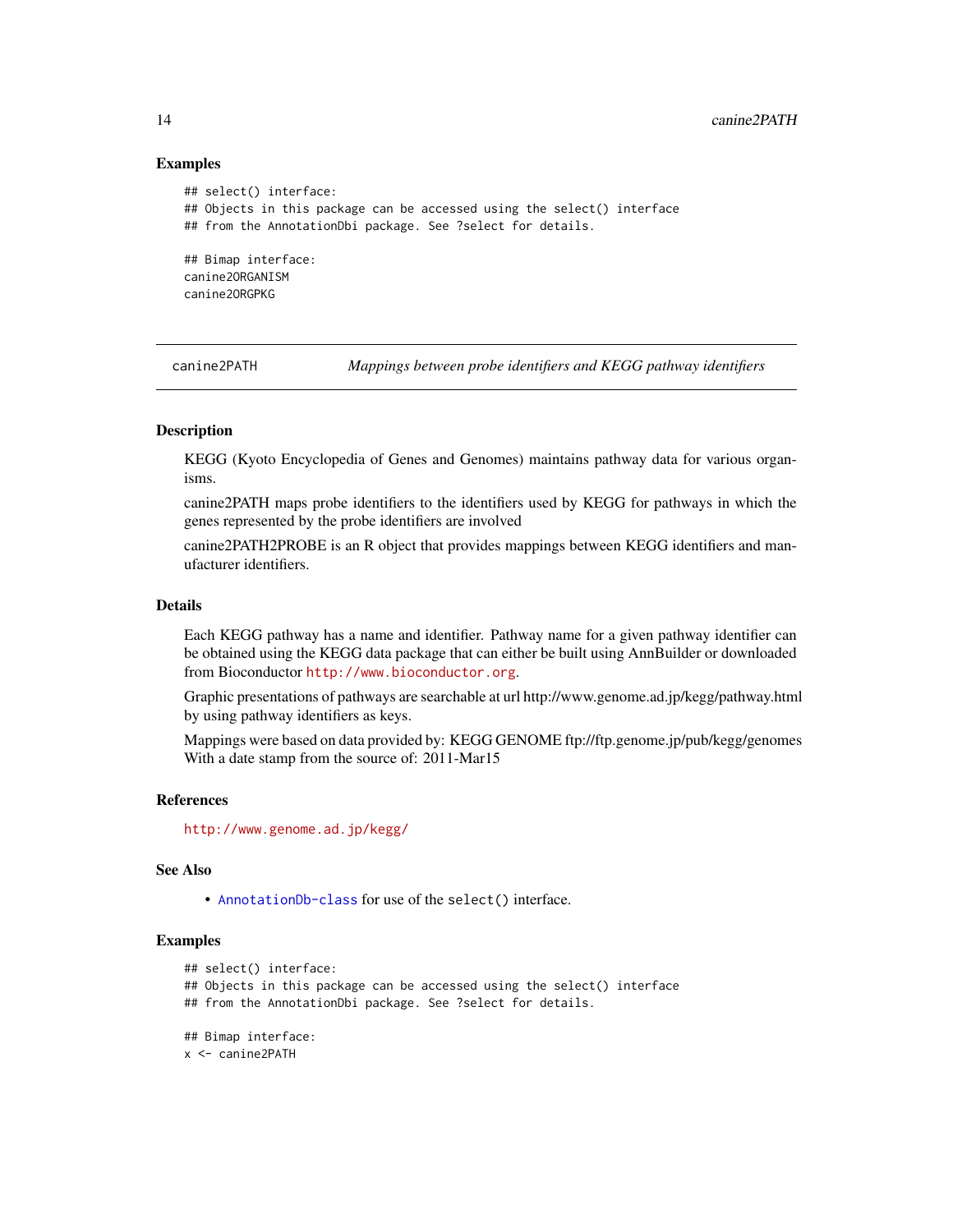#### <span id="page-14-0"></span>canine2PMID 15

```
# Get the probe identifiers that are mapped to a KEGG pathway ID
mapped_probes <- mappedkeys(x)
# Convert to a list
xx <- as.list(x[mapped_probes][1:300])
if(length(xx) > 0) {
 # Get the PATH for the first five probes
 xx[1:5]
 # Get the first one
 xx[[1]]
}
x <- canine2PATH
mapped_probes <- mappedkeys(x)
# Now convert the canine2PATH2PROBE object to a list
xx <- as.list(x[mapped_probes][1:300])
if(length(xx) > 0){
    # Get the probe identifiers for the first two pathway identifiers
   xx[1:2]
    # Get the first one
    xx[[1]]
}
```
canine2PMID *Maps between Manufacturer Identifiers and PubMed Identifiers*

#### Description

canine2PMID is an R object that provides mappings between manufacturer identifiers and PubMed identifiers. canine2PMID2PROBE is an R object that provides mappings between PubMed identifiers and manufacturer identifiers.

# Details

When canine2PMID is viewed as a list each manufacturer identifier is mapped to a named vector of PubMed identifiers. The name associated with each vector corresponds to the manufacturer identifier. The length of the vector may be one or greater, depending on how many PubMed identifiers a given manufacturer identifier is mapped to. An NA is reported for any manufacturer identifier that cannot be mapped to a PubMed identifier.

When canine2PMID2PROBE is viewed as a list each PubMed identifier is mapped to a named vector of manufacturer identifiers. The name represents the PubMed identifier and the vector contains all manufacturer identifiers that are represented by that PubMed identifier. The length of the vector may be one or longer, depending on how many manufacturer identifiers are mapped to a given PubMed identifier.

Titles, abstracts, and possibly full texts of articles can be obtained from PubMed by providing a valid PubMed identifier. The pubmed function of annotate can also be used for the same purpose.

Mappings were based on data provided by: Entrez Gene ftp://ftp.ncbi.nlm.nih.gov/gene/DATA With a date stamp from the source of: 2021-Apr14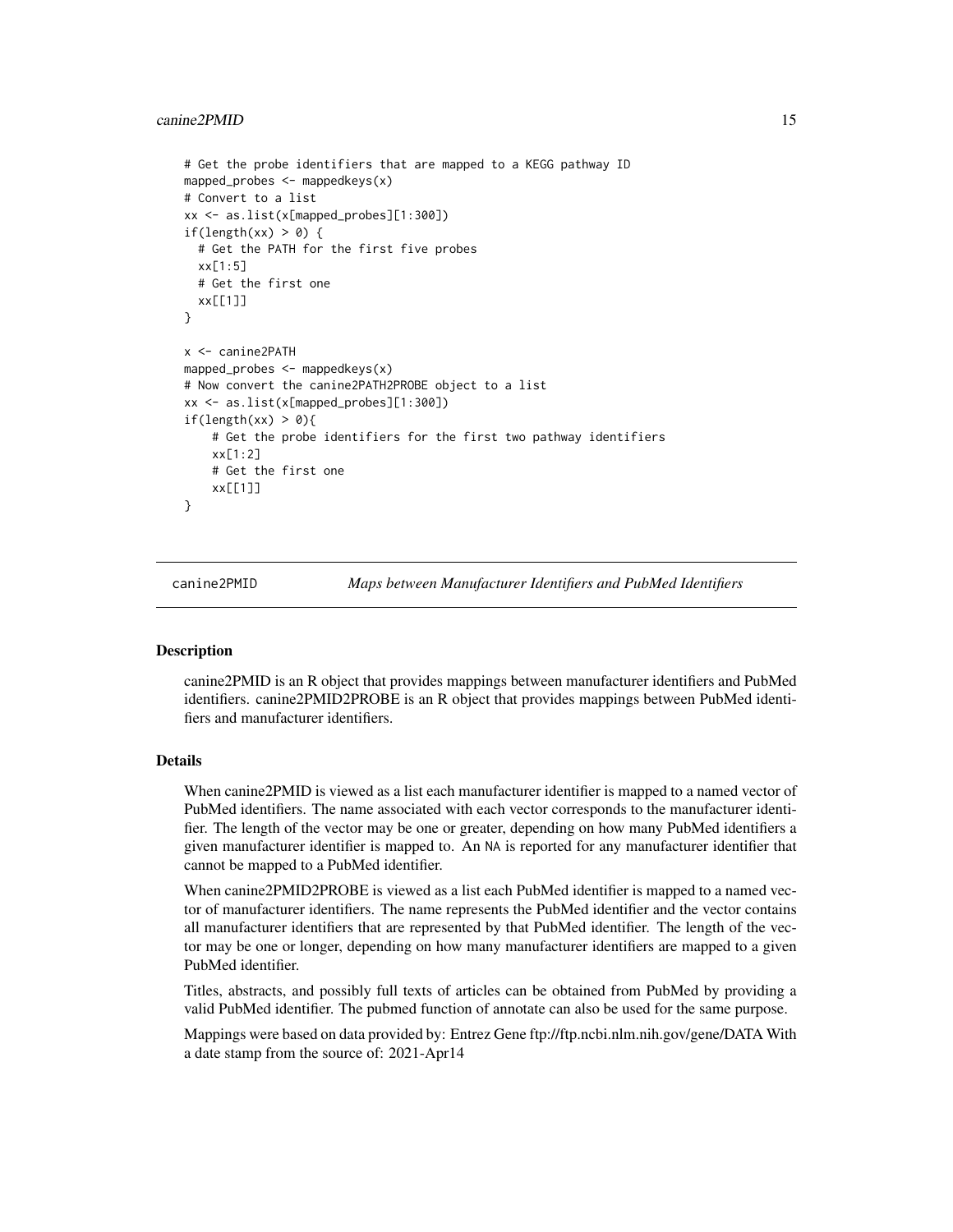#### References

<https://www.ncbi.nlm.nih.gov/entrez/query.fcgi?db=PubMed>

#### See Also

• [AnnotationDb-class](#page-0-0) for use of the select() interface.

```
## select() interface:
## Objects in this package can be accessed using the select() interface
## from the AnnotationDbi package. See ?select for details.
## Bimap interface:
x <- canine2PMID
# Get the probe identifiers that are mapped to any PubMed ID
mapped_probes \leq mappedkeys(x)
# Convert to a list
xx <- as.list(x[mapped_probes][1:300])
if(length(xx) > 0){
    # Get the PubMed identifiers for the first two probe identifiers
    xx[1:2]
    # Get the first one
    xx[[1]]
    if(interactive() && !is.null(xx[[1]]) && !is.na(xx[[1]])
       && require(annotate)){
        # Get article information as XML files
        xmls < -pubmed(xx[[1]], disp = "data")# View article information using a browser
        pubmed(xx[[1]], disp = "browser")
   }
}
x <- canine2PMID2PROBE
mapped_probes \leq mappedkeys(x)
# Now convert the reverse map object canine2PMID2PROBE to a list
xx <- as.list(x[mapped_probes][1:300])
if(length(xx) > 0){
    # Get the probe identifiers for the first two PubMed identifiers
    xx[1:2]
    # Get the first one
    xx[[1]]
    if(interactive() && require(annotate)){
        # Get article information as XML files for a PubMed id
        xmls < -pubmed(names(xx)[1], disp = "data")# View article information using a browser
        pubmed(names(xx)[1], disp = "browser")}
}
```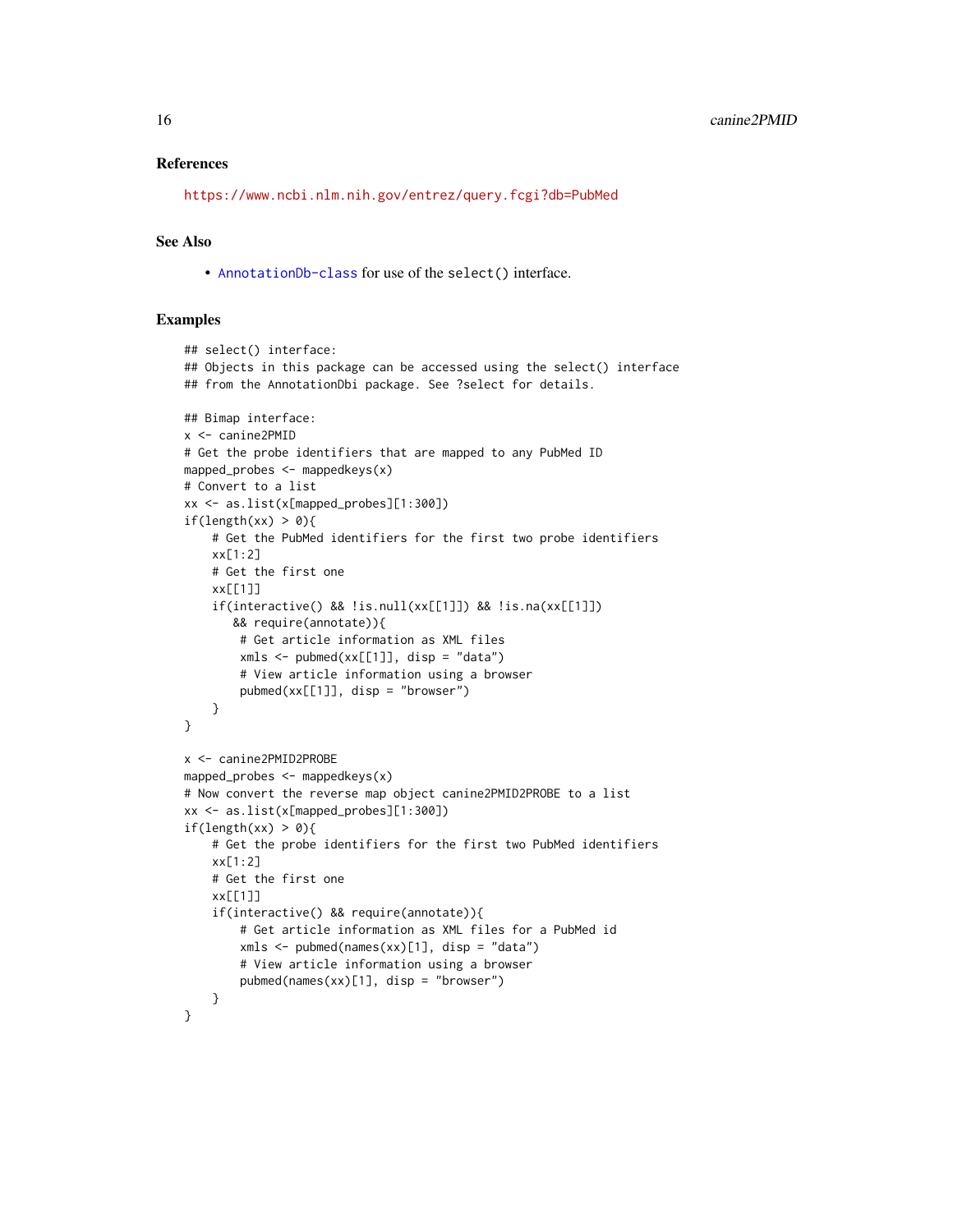#### <span id="page-16-0"></span>**Description**

canine2REFSEQ is an R object that provides mappings between manufacturer identifiers and Ref-Seq identifiers.

#### Details

Each manufacturer identifier is mapped to a named vector of RefSeq identifiers. The name represents the manufacturer identifier and the vector contains all RefSeq identifiers that can be mapped to that manufacturer identifier. The length of the vector may be one or greater, depending on how many RefSeq identifiers a given manufacturer identifier can be mapped to. An NA is reported for any manufacturer identifier that cannot be mapped to a RefSeq identifier at this time.

RefSeq identifiers differ in format according to the type of record the identifiers are for as shown below:

NG\\_XXXXX: RefSeq accessions for genomic region (nucleotide) records

NM\\_XXXXX: RefSeq accessions for mRNA records

NC\\_XXXXX: RefSeq accessions for chromosome records

NP\\_XXXXX: RefSeq accessions for protein records

XR\\_XXXXX: RefSeq accessions for model RNAs that are not associated with protein products

XM\\_XXXXX: RefSeq accessions for model mRNA records

XP\\_XXXXX: RefSeq accessions for model protein records

Where XXXXX is a sequence of integers.

NCBI <https://www.ncbi.nlm.nih.gov/RefSeq/> allows users to query the RefSeq database using RefSeq identifiers.

Mappings were based on data provided by: Entrez Gene ftp://ftp.ncbi.nlm.nih.gov/gene/DATA With a date stamp from the source of: 2021-Apr14

# References

<https://www.ncbi.nlm.nih.gov> <https://www.ncbi.nlm.nih.gov/RefSeq/>

# See Also

• [AnnotationDb-class](#page-0-0) for use of the select() interface.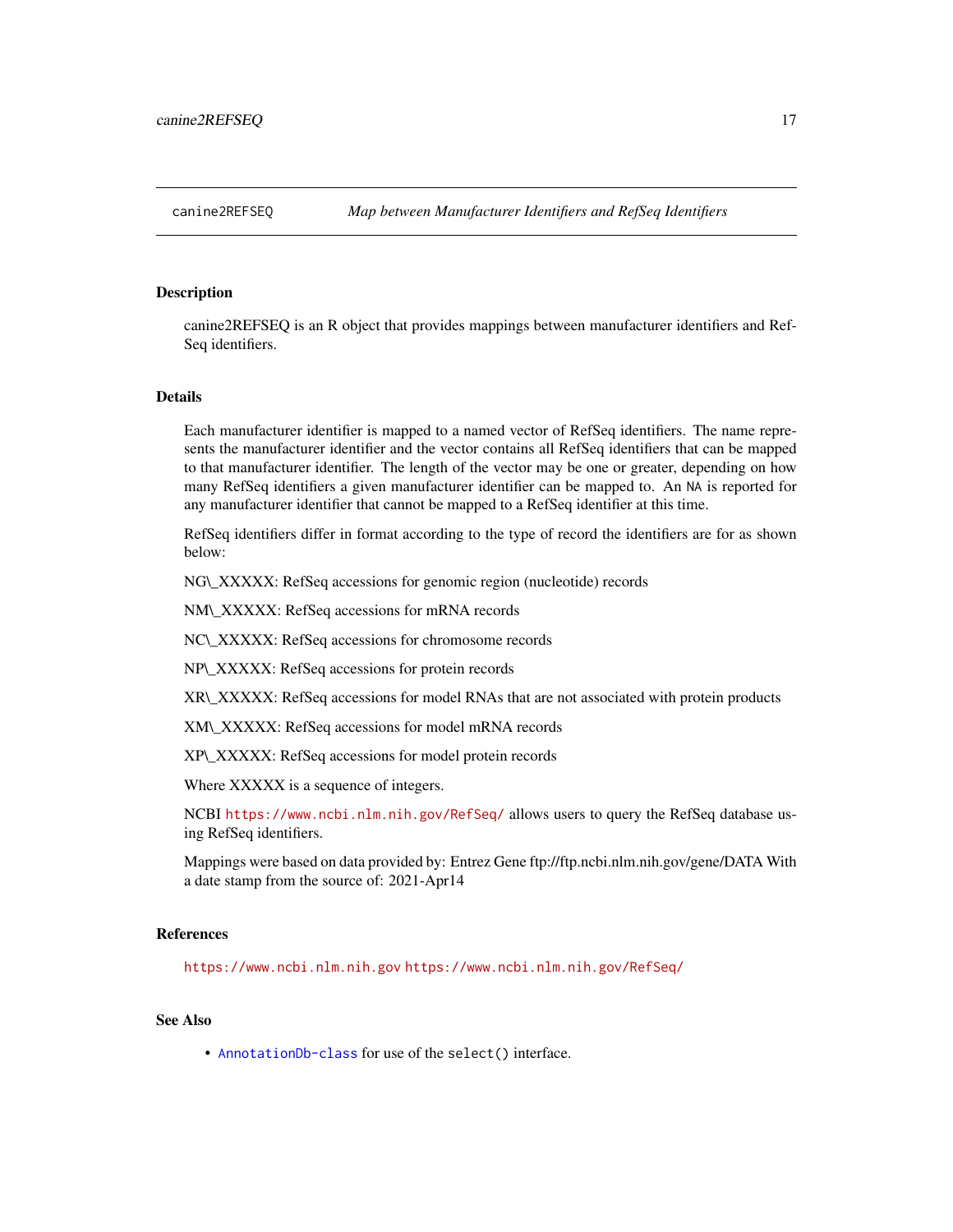#### Examples

```
## select() interface:
## Objects in this package can be accessed using the select() interface
## from the AnnotationDbi package. See ?select for details.
## Bimap interface:
x <- canine2REFSEQ
# Get the probe identifiers that are mapped to any RefSeq ID
mapped_probes <- mappedkeys(x)
# Convert to a list
xx <- as.list(x[mapped_probes][1:300])
if(length(xx) > 0) {
  # Get the REFSEQ for the first five probes
  xx[1:5]
  # Get the first one
  xx[[1]]
}
```
canine2SYMBOL *Map between Manufacturer Identifiers and Gene Symbols*

#### Description

canine2SYMBOL is an R object that provides mappings between manufacturer identifiers and gene abbreviations.

# Details

Each manufacturer identifier is mapped to an abbreviation for the corresponding gene. An NA is reported if there is no known abbreviation for a given gene.

Symbols typically consist of 3 letters that define either a single gene (ABC) or multiple genes (ABC1, ABC2, ABC3). Gene symbols can be used as key words to query public databases such as Entrez Gene.

Mappings were based on data provided by: Entrez Gene ftp://ftp.ncbi.nlm.nih.gov/gene/DATA With a date stamp from the source of: 2021-Apr14

#### References

<https://www.ncbi.nlm.nih.gov/entrez/query.fcgi?db=gene>

#### See Also

• [AnnotationDb-class](#page-0-0) for use of the select() interface.

<span id="page-17-0"></span>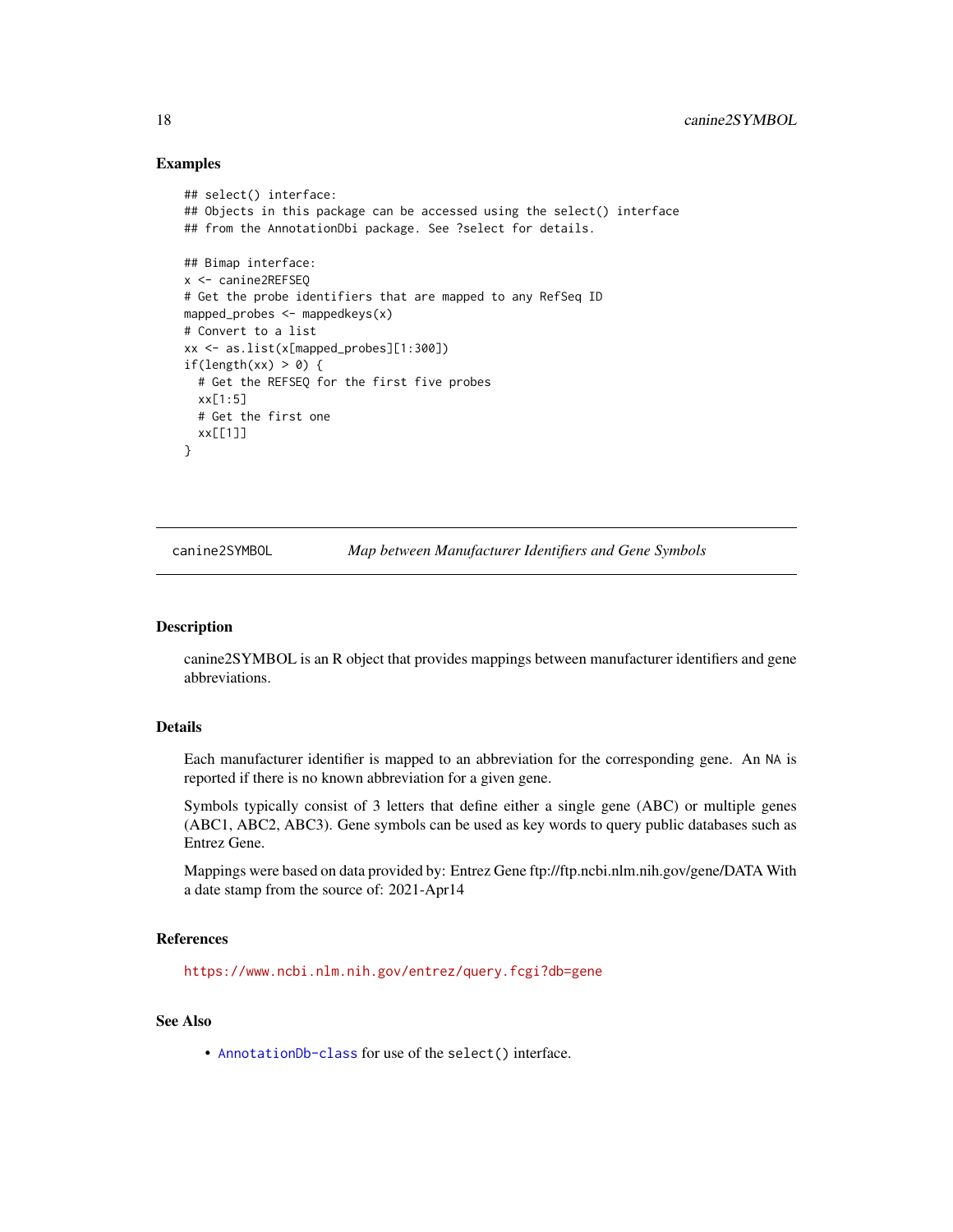### <span id="page-18-0"></span>canine2UNIPROT 19

#### Examples

```
## select() interface:
## Objects in this package can be accessed using the select() interface
## from the AnnotationDbi package. See ?select for details.
## Bimap interface:
x <- canine2SYMBOL
# Get the probe identifiers that are mapped to a gene symbol
mapped_probes <- mappedkeys(x)
# Convert to a list
xx <- as.list(x[mapped_probes][1:300])
if(length(xx) > 0) {
  # Get the SYMBOL for the first five probes
  xx[1:5]
  # Get the first one
  xx[[1]]
}
```
canine2UNIPROT *Map Uniprot accession numbers with Entrez Gene identifiers*

#### Description

canine2UNIPROT is an R object that contains mappings between the manufacturer identifiers and Uniprot accession numbers.

# Details

This object is a simple mapping of manufacturer identifiers to Uniprot Accessions.

Mappings were based on data provided by NCBI (link above) with an exception for fly, which required retrieving the data from ensembl <http://www.ensembl.org/biomart/martview/>

#### See Also

• [AnnotationDb-class](#page-0-0) for use of the select() interface.

```
## select() interface:
## Objects in this package can be accessed using the select() interface
## from the AnnotationDbi package. See ?select for details.
## Bimap interface:
x <- canine2UNIPROT
# Get the entrez gene IDs that are mapped to an Uniprot ID
mapped_genes <- mappedkeys(x)
# Convert to a list
xx <- as.list(x[mapped_genes][1:300])
if(length(xx) > 0) {
```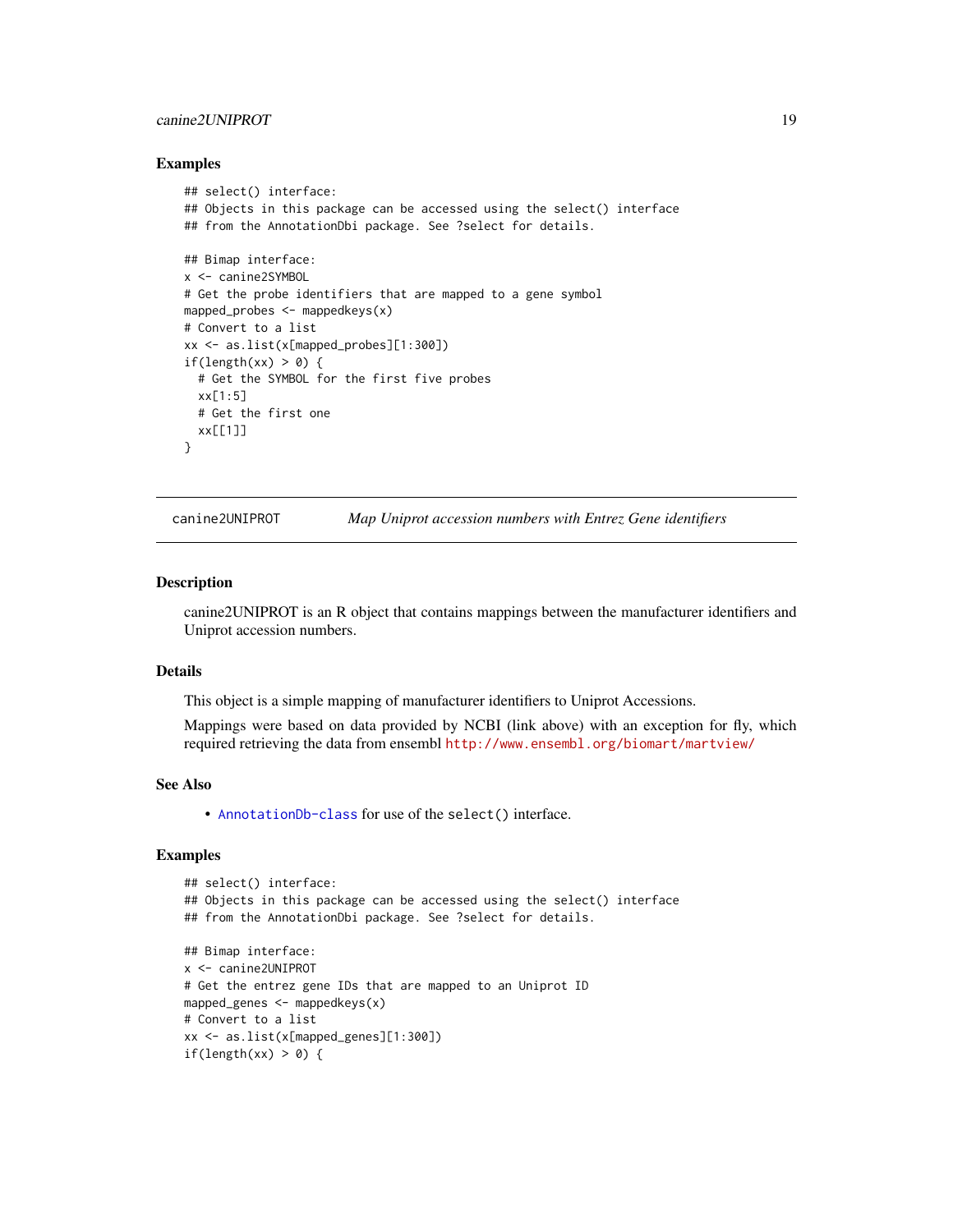```
# Get the Uniprot IDs for the first five genes
 xx[1:5]
 # Get the first one
 xx[[1]]
}
```
canine2\_dbconn *Collect information about the package annotation DB*

#### Description

Some convenience functions for getting a connection object to (or collecting information about) the package annotation DB.

#### Usage

```
canine2_dbconn()
canine2_dbfile()
canine2_dbschema(file="", show.indices=FALSE)
canine2_dbInfo()
```
# Arguments

| file         | A connection, or a character string naming the file to print to (see the file<br>argument of the cat function for the details). |
|--------------|---------------------------------------------------------------------------------------------------------------------------------|
| show.indices | The CREATE INDEX statements are not shown by default. Use show, indices=TRUE<br>to get them.                                    |

#### Details

canine2\_dbconn returns a connection object to the package annotation DB. IMPORTANT: Don't call [dbDisconnect](#page-0-0) on the connection object returned by canine2\_dbconn or you will break all the [AnnDbObj](#page-0-0) objects defined in this package!

canine2\_dbfile returns the path (character string) to the package annotation DB (this is an SQLite file).

canine2\_dbschema prints the schema definition of the package annotation DB.

canine2\_dbInfo prints other information about the package annotation DB.

# Value

canine2\_dbconn: a DBIConnection object representing an open connection to the package annotation DB.

canine2\_dbfile: a character string with the path to the package annotation DB.

canine2\_dbschema: none (invisible NULL).

canine2\_dbInfo: none (invisible NULL).

<span id="page-19-0"></span>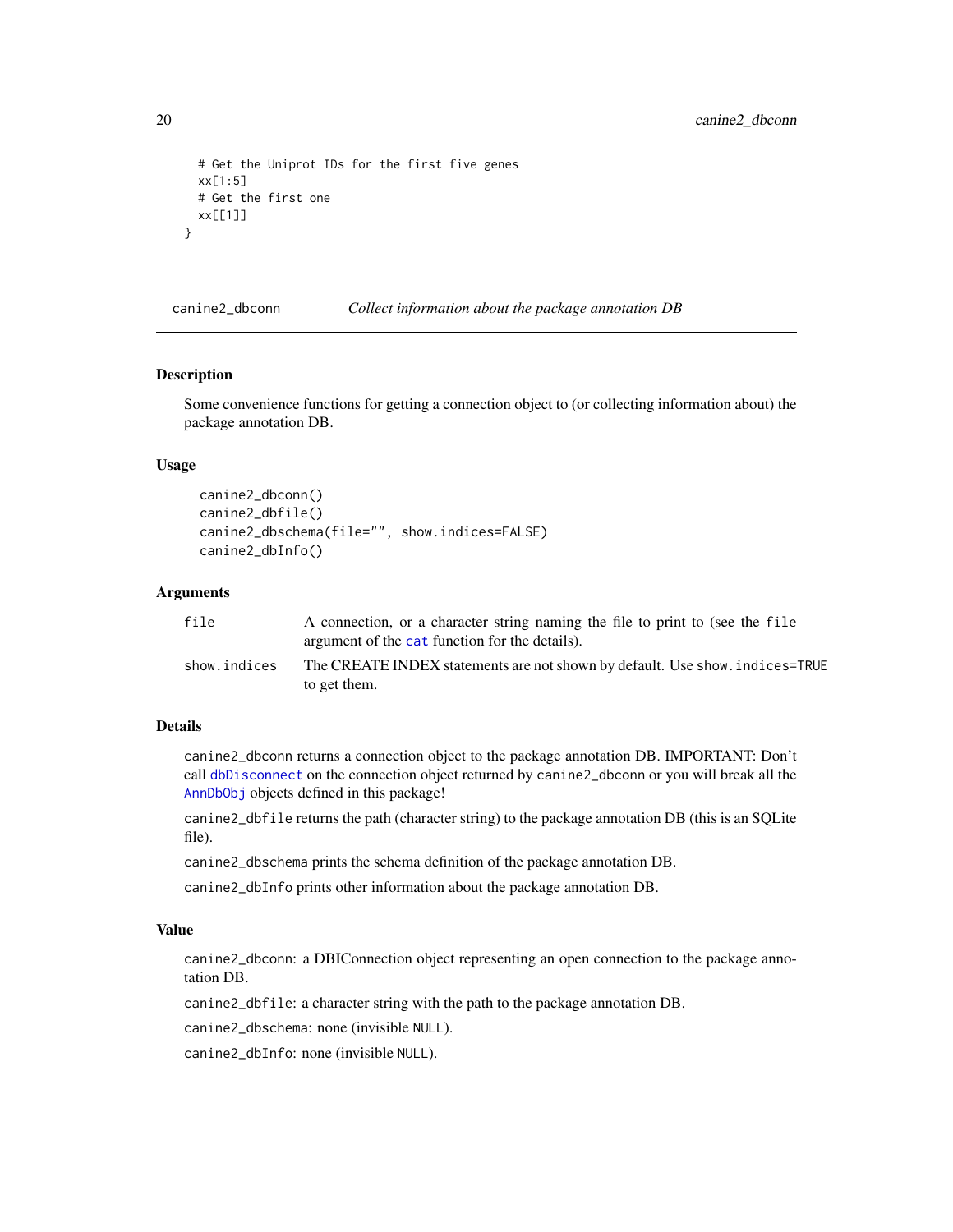# <span id="page-20-0"></span>canine2\_dbconn 21

# See Also

[dbGetQuery](#page-0-0), [dbConnect](#page-0-0), [dbconn](#page-0-0), [dbfile](#page-0-0), [dbschema](#page-0-0), [dbInfo](#page-0-0)

# Examples

library(DBI) ## Count the number of rows in the "probes" table: dbGetQuery(canine2\_dbconn(), "SELECT COUNT(\*) FROM probes")

canine2\_dbschema()

canine2\_dbInfo()